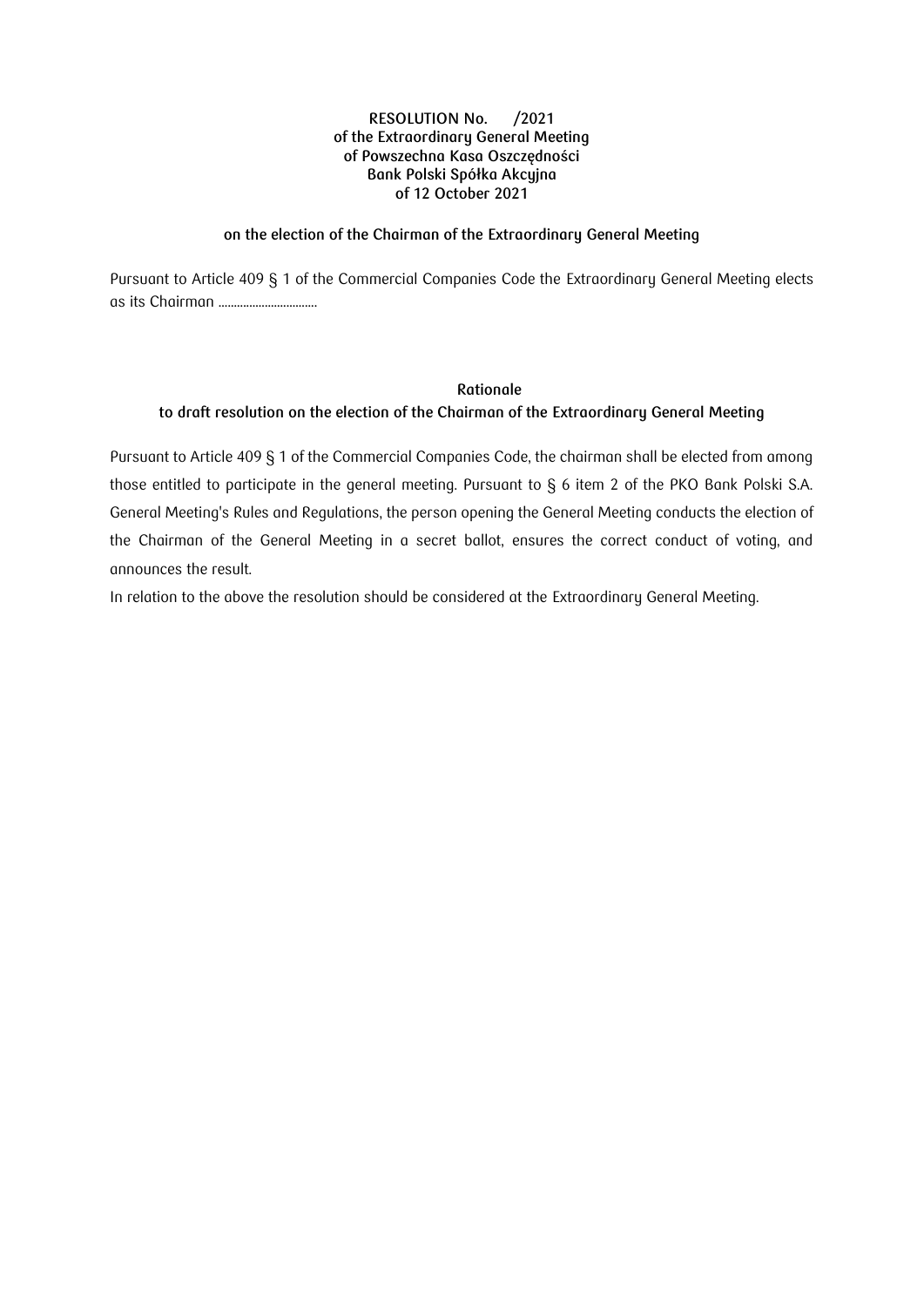### **on dismissing a member of the Supervisory Board of Powszechna Kasa Oszczędności Bank Polski Spółka Akcyjna**

Acting on the basis of Article 22 (2) of the Banking Law, the Extraordinary General Meeting shall resolve as follows:

# § 1.

...................... shall be dismissed from the Supervisory Board.

§ 2.

The resolution shall enter into force upon being adopted.

# **Rationale to the draft resolution on dismissing a member of the Supervisory Board of Powszechna Kasa Oszczędności Bank Polski Spółka Akcyjna**

According to Article 22 (2) of the Banking Law, the general meeting of a bank shall appoint and dismiss the members of the supervisory board taking into account the assessment of compliance with the conditions set out in Article 22 aa.

Therefore, a draft of this resolution has been presented for consideration by the Extraordinary General Meeting.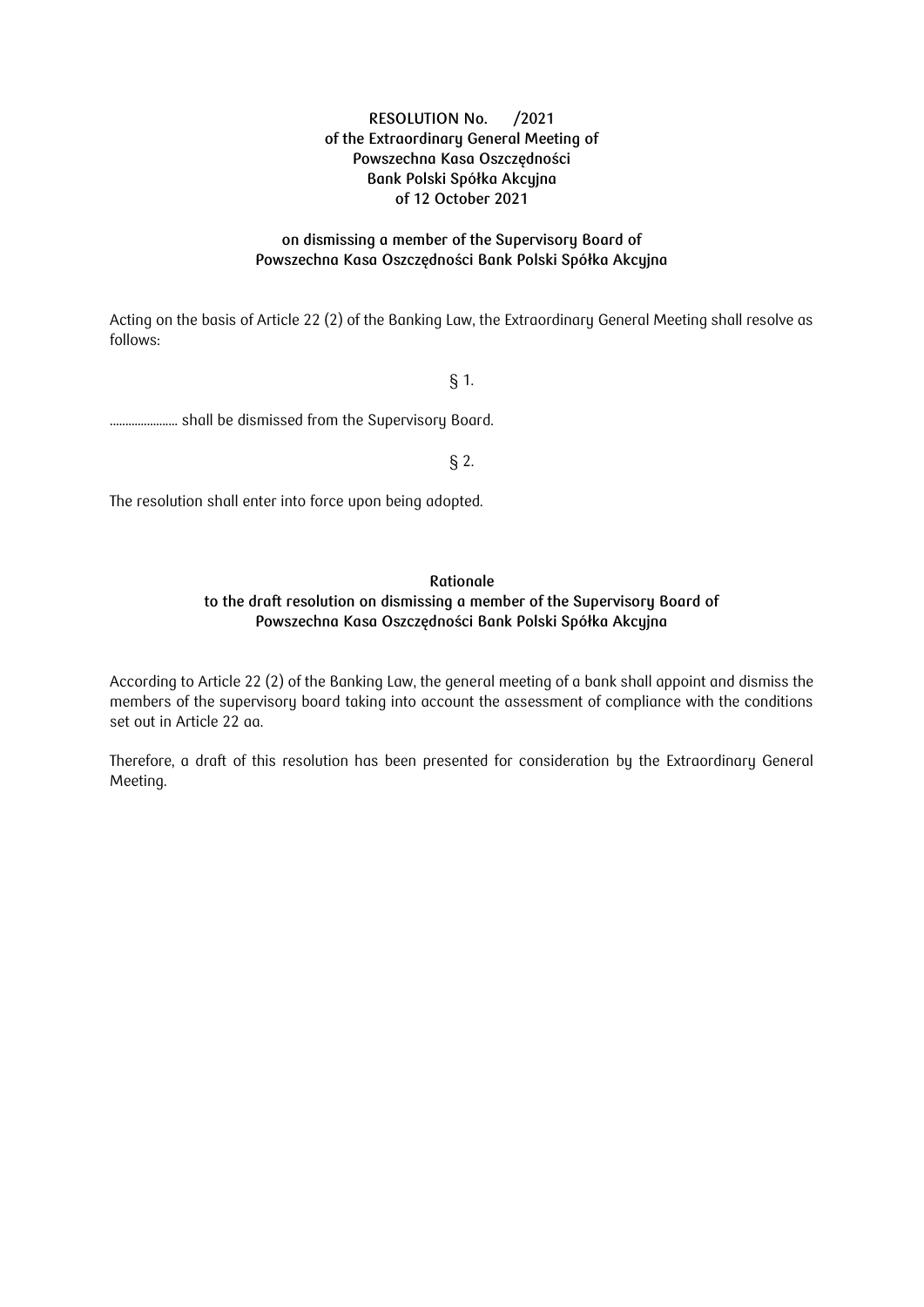### **on appointing a member of the Supervisory Board of Powszechna Kasa Oszczędności Bank Polski Spółka Akcyjna**

Acting on the basis of Article 22 (2) of the Banking Law, the Extraordinary General Meeting (on a basis of the § 5 (2) (1) of the Policy concerning the assessment of the suitability of candidates for membership of and the members of the Supervisory Board of Powszechna Kasa Oszczędności Bank Polski S.A. adopted by the Resolution No. 34/2020 of the Annaul General Meeting of Powszechna Kasa Oszczędności Bank Polski Spółka Akcyjna of 26 August 2020 and amended by the Resolution No. 34/2021 of the Annual General Meeting of Powszechna Kasa Oszczędności Bank Polski Spółka Akcyjna on 7 June 2021) having assessed the candidate's compliance with the requirements referred to in Article 22aa of the Banking Law and the Guidelines of the European Banking Authority and the European Securities and Markets Authority on the assessment of the suitability of members of management bodies and key function holders (ESMA71-99- 598 EBA/GL/2017/12, 21/03/2018), shall resolve as follows:

### § 1.

...................... shall be appointed to the Supervisory Board.

§ 2.

The resolution shall enter into force upon being adopted.

#### **Rationale**

# **to the draft resolution on appointing a member of the Supervisory Board of Powszechna Kasa Oszczędności Bank Polski Spółka Akcyjna**

According to Article 22 (2) of the Banking Law, the general meeting of a bank shall appoint and dismiss the members of the supervisory board taking into account the assessment of compliance with the conditions set out in Article 22 aa.

According to the § 5 (2) (1) of the Policy concerning the assessment of the suitability of candidates for membership of and the members of the Supervisory Board of Powszechna Kasa Oszczędności Bank Polski S.A. introduced by the Resolution No. 34/2020 of the Annaul General Meeting of Powszechna Kasa Oszczędności Bank Polski Spółka Akcyjna on 26 August 2020 and amended by the Resolution No. 34/2021 of the Annual General Meeting of Powszechna Kasa Oszczędności Bank Polski Spółka Akcyjna on 7 June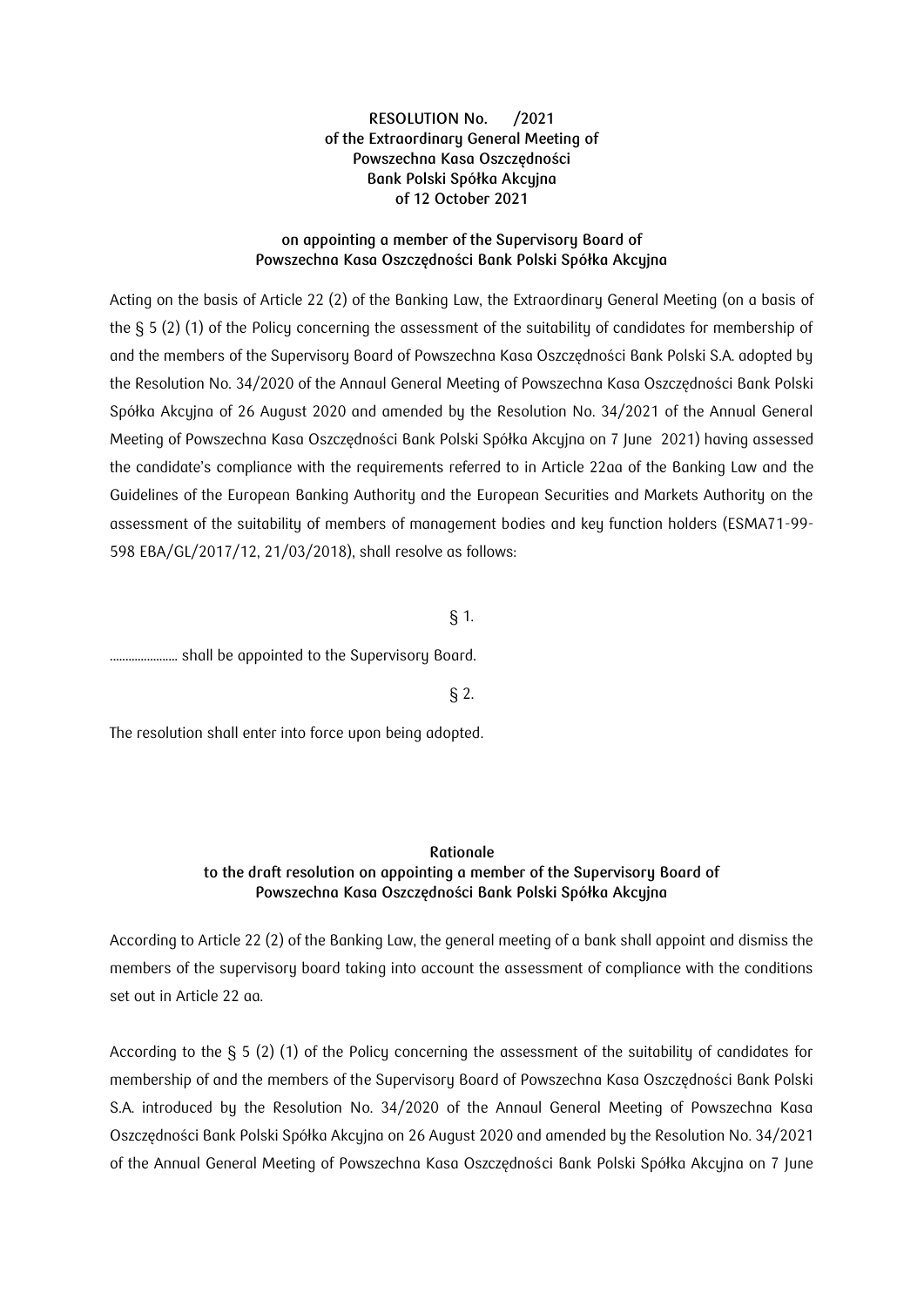2021, individual suitability shall be assessed by the General Meeting as part of a preliminary assessment – carried out in connection with appointing a Supervisory Board member.

Therefore, a draft of this resolution has been presented for consideration by the Extraordinary General Meeting.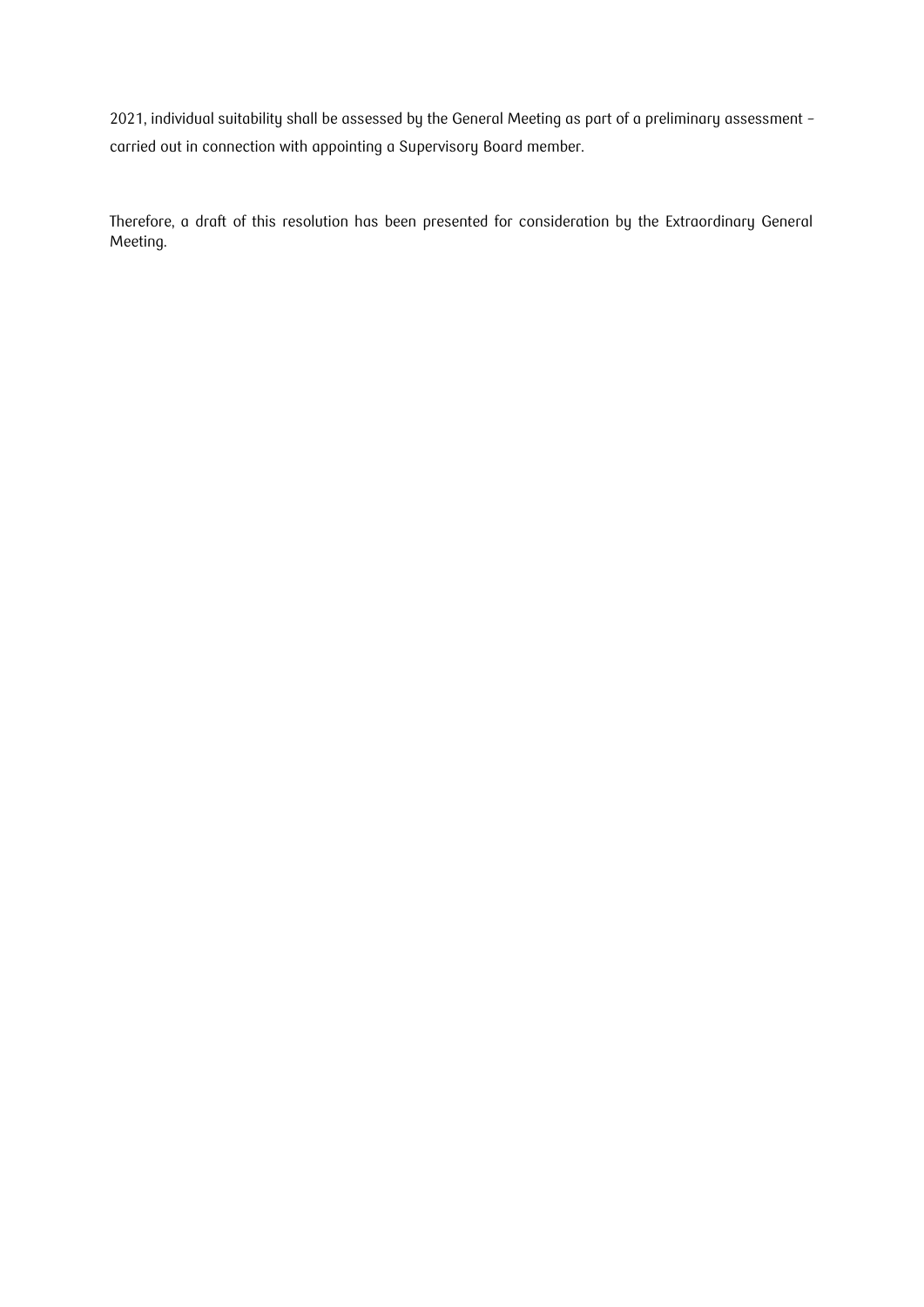### **on the assessment of the collective suitability of the Supervisory Board of Powszechna Kasa Oszczędności Bank Polski Spółka Akcyjna**

Acting on the basis of § 6 (3) of the Policy concerning the assessment of the suitability of candidates for members and the members of the Supervisory Board of Powszechna Kasa Oszczędności Bank Polski S.A., introduced by Resolution No. 34/2020 of the Annual General Meeting of Powszechna Kasa Oszczędności Bank Polski Spółka Akcyjna of 26 August 2020 and amended by the Resolution No. 34/2021 of the Annual General Meeting of Powszechna Kasa Oszczędności Bank Polski Spółka Akcyjna on 7 June 2021, in conjunction with Article 22aa of the Banking Law and the Guidelines of the European Banking Authority and the European Securities and Markets Authority on the assessment of the suitability of members of the management body and key function holders (ESMA71-99-598 EBA/GL/2017/12, 21/03/2018), the Extraordinary General Meeting shall resolve as follows:

### § 1.

In connection with the change in the composition of the Supervisory Board by the Extraordinary General Meeting, the collective suitability of the Supervisory Board of Powszechna Kasa Oszczędności Bank Polski S.A. shall be attested.

### § 2.

The resolution shall enter into force upon being adopted.

### **Rationale**

### **to the draft resolution on the assessment of the collective suitability of the Supervisory Board of Powszechna Kasa Oszczędności Bank Polski Spółka Akcyjna**

According to Article  $\xi$  6 (3) and  $\xi$  5 (4) (1) of the Policy concerning the assessment of the suitability of candidates for members and the members of the Supervisory Board of Powszechna Kasa Oszczędności Bank Polski S.A., introduced by Resolution No. 34/2020 of the Annual General Meeting of Powszechna Kasa Oszczędności Bank Polski Spółka Akcyjna of 26 August 2020 and amended by the Resolution No. 34/2021 of the Annual General Meeting of Powszechna Kasa Oszczędności Bank Polski Spółka Akcyjna on 7 June 2021, the general meeting of a bank shall assess the collective suitability in the event of appointing new members to the Supervisory Board.

Given the above, a draft of this resolution for consideration by the Extraordinary General Meeting has been presented.